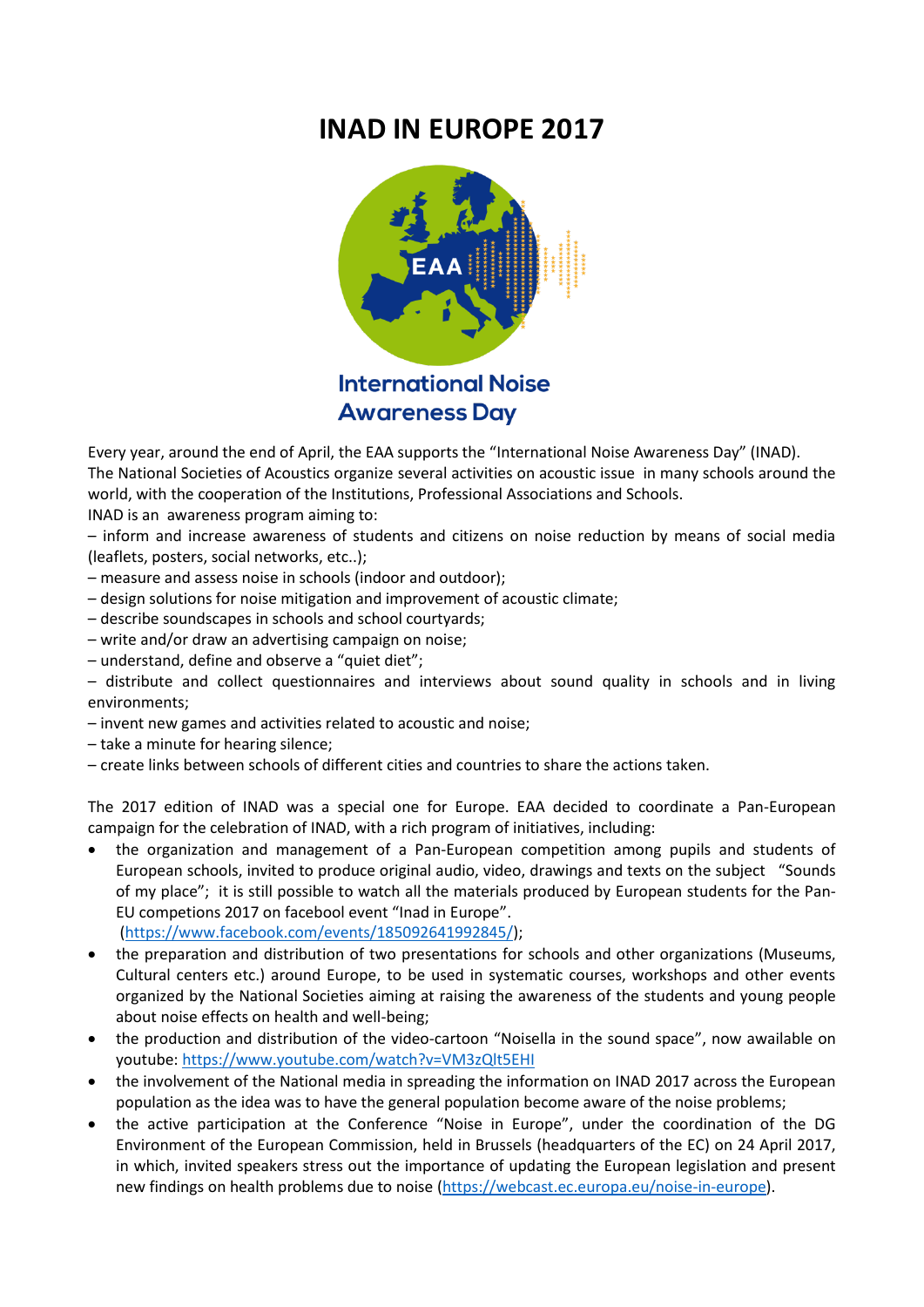Through the events and the involvement of the authorities in the celebration, politicians got the message that European scientific societies, and EAA in particular, can play an important role in promoting the rights and demands of the people in relation to environmental issues and well-being.

The initiative was a great success: the objectives to spread scientific knowledge about issues related to sound and it is well known that noise is a major problem throughout the world.

A special satisfaction was given by the hundreds of items submitted at the Pan EU Competition from many European schools. For each country, three finalist, selected by the National Jury, partecipated at the European final competition and the proclamation of winners was made during Forum Acusticum in Boston. Winners can be seen a[t https://www.facebook.com/search/top/?q=inad%20in%20europe\)](https://www.facebook.com/search/top/?q=inad%20in%20europe)

A new film with a selection of material produced by European pupils and students in the frame of the Pan European Competition "Sounds of my place" is under construction: soon will be available under Fenestra Acustica and annouced in one of the next issue of Nuntius.



Figure 1 - "Noise in Europe" Conference venue in Brussels



Figure 2 - EAA delegation at "Noise in Europe" Conference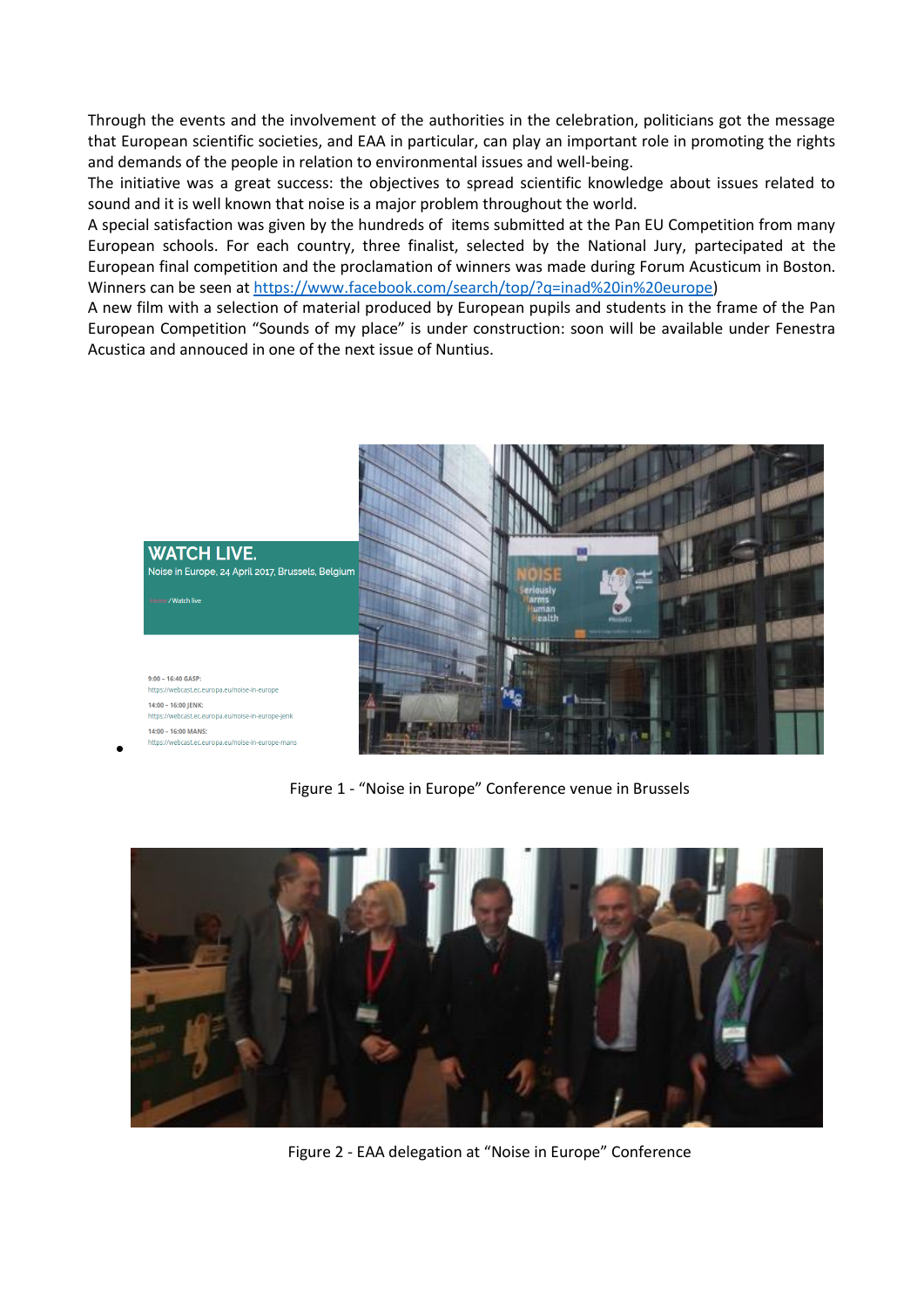

Figure 3 – The EAA INAD 2017 poster

| <b>International Noise Awareness Day</b>                                                                                                                                                                                                                                                                                                                                                                                                                                                                                                                                                                                                                                                                                                                                                                                                                                                                                                                                                        |  |  |  |  |
|-------------------------------------------------------------------------------------------------------------------------------------------------------------------------------------------------------------------------------------------------------------------------------------------------------------------------------------------------------------------------------------------------------------------------------------------------------------------------------------------------------------------------------------------------------------------------------------------------------------------------------------------------------------------------------------------------------------------------------------------------------------------------------------------------------------------------------------------------------------------------------------------------------------------------------------------------------------------------------------------------|--|--|--|--|
| Wednesday, April 26 <sup>th</sup> , 2017<br><b>International Nake</b><br><b>Awareness Day</b>                                                                                                                                                                                                                                                                                                                                                                                                                                                                                                                                                                                                                                                                                                                                                                                                                                                                                                   |  |  |  |  |
| The International Noise Awareness Day (INAD) aims at raising awareness of noise on the welfare and health of people worldwide. It was founded in 1996 by<br>the Center of Hearing and Communication (CHC) and since then the ran is commemorated on a Wednesday in April each year.                                                                                                                                                                                                                                                                                                                                                                                                                                                                                                                                                                                                                                                                                                             |  |  |  |  |
| The European Accurates Association (EAA) participates in the celebration every year by a series of events addressed to the whole society, with special<br>emphasis to young people who are among the most sensitive persons of our society. These events have been organized so far typically by the EAA Member<br>Societies. For to 2017, the EAA decided to coordinate a wider campaign in order to raise the interest of the European citizens towards noise and its effects on<br>the quality of life and health the INAD 2017). EAA will collaborate with the European Currents in particular the DG-Environment) and the European<br>Environment Agency for promoting and coordinating specialized activities during this year, among the EAA members Societies, and the European and<br>national authorities, the noise associations, the schools, museums, etc. in order that a wider public will receive the most accurate and scientifically correct<br>information on noise effects. |  |  |  |  |
| The aim of this web-page is to collect and disseminate all the information on the activities coordinated by EAA and organized either centrally by EAA or by<br>the member Societies and other related organizations.                                                                                                                                                                                                                                                                                                                                                                                                                                                                                                                                                                                                                                                                                                                                                                            |  |  |  |  |
| INAD IN EUROPE ITECHNICAL PDFI<br>PROGRAM<br><b>MOVUE</b><br><b>ABOUT NOISE</b>                                                                                                                                                                                                                                                                                                                                                                                                                                                                                                                                                                                                                                                                                                                                                                                                                                                                                                                 |  |  |  |  |

Figure 4 – The INAD 2017 page on EAA Fenestra Acustica website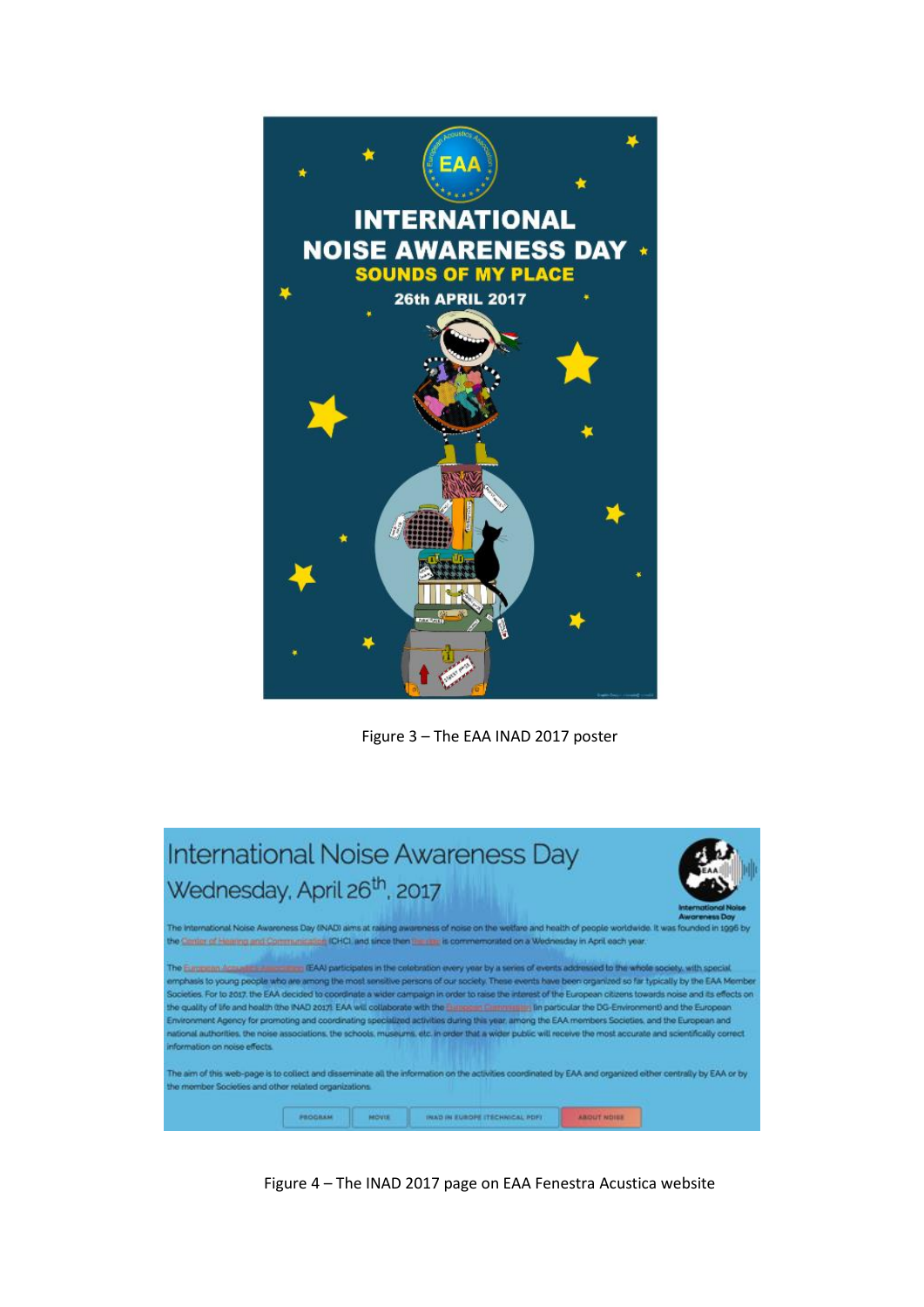

Figure 5 – INAD Materials in EAA Documenta Acustica product



Figure 6 – The Video Cartoon "Noisella in the Sound Space"